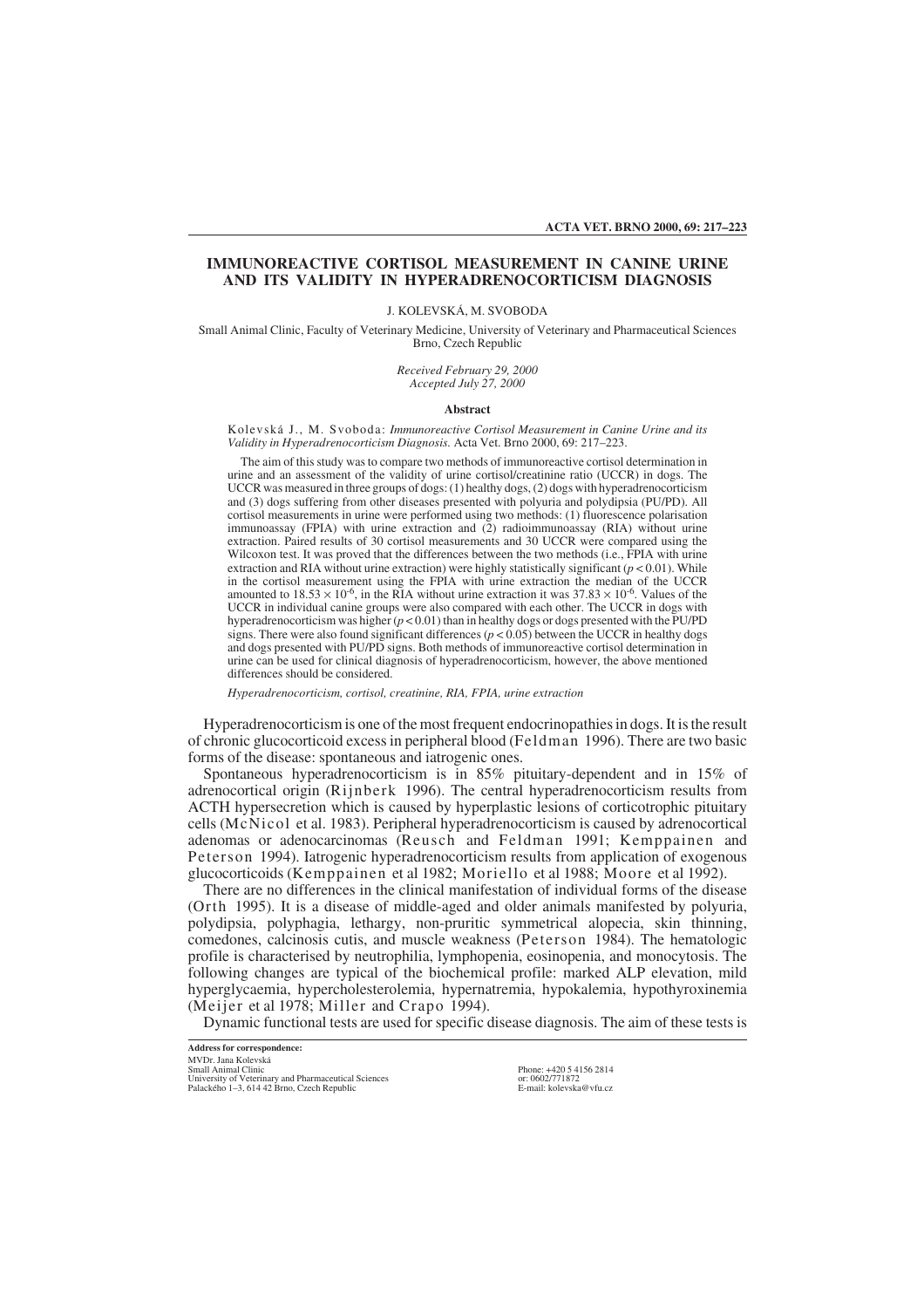to measure the sensitivity of the hypothalamic-pituitary-adrenocortical axis (Feldman et al. 1996). Changes in the cortisol production within a given time interval (depending on the test used) following synthetic hormone administration (i.e., ACTH or dexamethasone in dependence on the test used) are evaluated. On the basis of changes in the cortisol production it is possible to distinguish healthy animals from those with hyperadrenocorticism as well as the central and peripheral forms of the disease (Feldman 1983; Norman et al 1999).

It is possible to measure cortisol levels either in the blood plasma, serum or urine. Most of the cortisol (over 90%) in the blood circulation is bound to transcortin and to a lesser degree to albumins and testosterone-estradiol-binding globulins. Only less than 10% of the circulating cortisol is present as the free physiologically active form which is excreted in urine.

The most frequently used diagnostic tests for the hyperadrenocorticism are: ACTH stimulation test, low-dose dexamethasone test, and UCCR measurement. It is the high-dose dexamethasone suppression test that is used for the purpose of distinguishing the central and peripheral forms of the disease (Rijnberk 1996; Svoboda et al 1998).

Even though the above tests are highly sensitive and specific, all of them may yield false positive and false negative results.

It is the aim of this paper to compare values of the UCCR obtained using two methods for the immunoreactive cortisol measurement in urine: i.e., FPIA with urine extraction and RIA without urine extraction. The UCCR was studied in healthy dogs, dogs with hyperadrenocorticism and dogs having other diseases presented with polyuria and polydipsia.

## **Materials and Methods**

Dogs were divided into three groups: (1) healthy dogs ( $n = 10$ ), (2) dogs with hyperadrenocorticism ( $n = 10$ ), (3) dogs having other diseases and presented with polyuria and polydipsia  $(n = 10)$ . The group of healthy dogs contained individuals in which no clinical or laboratory (haematology, biochemistry and urinalysis) signs of any disease were present. The group of dogs with other diseases presented with polyuria and polydipsia contained mainly patients with diabetes mellitus without insulin resistance. Apart from diabetic patients, this group contained also patients with PU/PD because of other diseases. One such patient suffered from chronic active hepatitis and the other from psychogenic polydipsia. The third group contained individuals with typical clinical and laboratory signs of hyperadrenocorticism. A total number of 60 urine samples was analysed.

Dogs were sampled for urine at 07.00 h, on two successive days, after taking them out for voiding at 23.00 h. Urine from spontaneous micturition was collected. Samples from both days were equally divided and frozen at  $-18$  °C.

Immunoreactive cortisol levels in each sample were measured using two methods: (1) fluorescence polarisation immunoassay – FPIA (TDx system) with urine extraction (Abbott Comp., No 9116-60) and (2) radioimmunoassay - RIA without urine extraction (Immunotech Comp., No 1841). Dichlormethan was used for the urine extraction. In all, 120 urine cortisol measurements were performed. Creatinine levels were measured only once in each sample; i.e., a total of 60 measurements were made. The results obtained were used to compute the UCCR. The mean UCCR for each patient was then determined by making an average from both computed values.

No other dynamic diagnostic tests for the hyperadrenocorticism were performed.

Using the Wilcoxon test, we compared 30 paired values of urine cortisol and 30 paired C/C ratios. We also compared values of the UCCR of healthy dogs, dogs with hyperadrenocorticism and dogs suffering from other diseases presented with PU/PD using the Mann-Whitney test.

The Kruskal-Wallis test and the Neményi test of multiple comparisons were employed for the purpose of determining whether there were differences in creatinine levels in urine of healthy dogs, dogs with hyperadrenocorticism and dogs suffering from other diseases presented with PU/PD.

# **Results**

Comparison of FPIA with urine extraction and RIA without urine extraction methods

Comparing 30 paired values of urine cortisol measurements and 30 paired values of the UCCR, statistically highly significant differences  $(p < 0.01)$  were found between these two methods. While the median of the cortisol concentration in the cortisol measurement using

# 218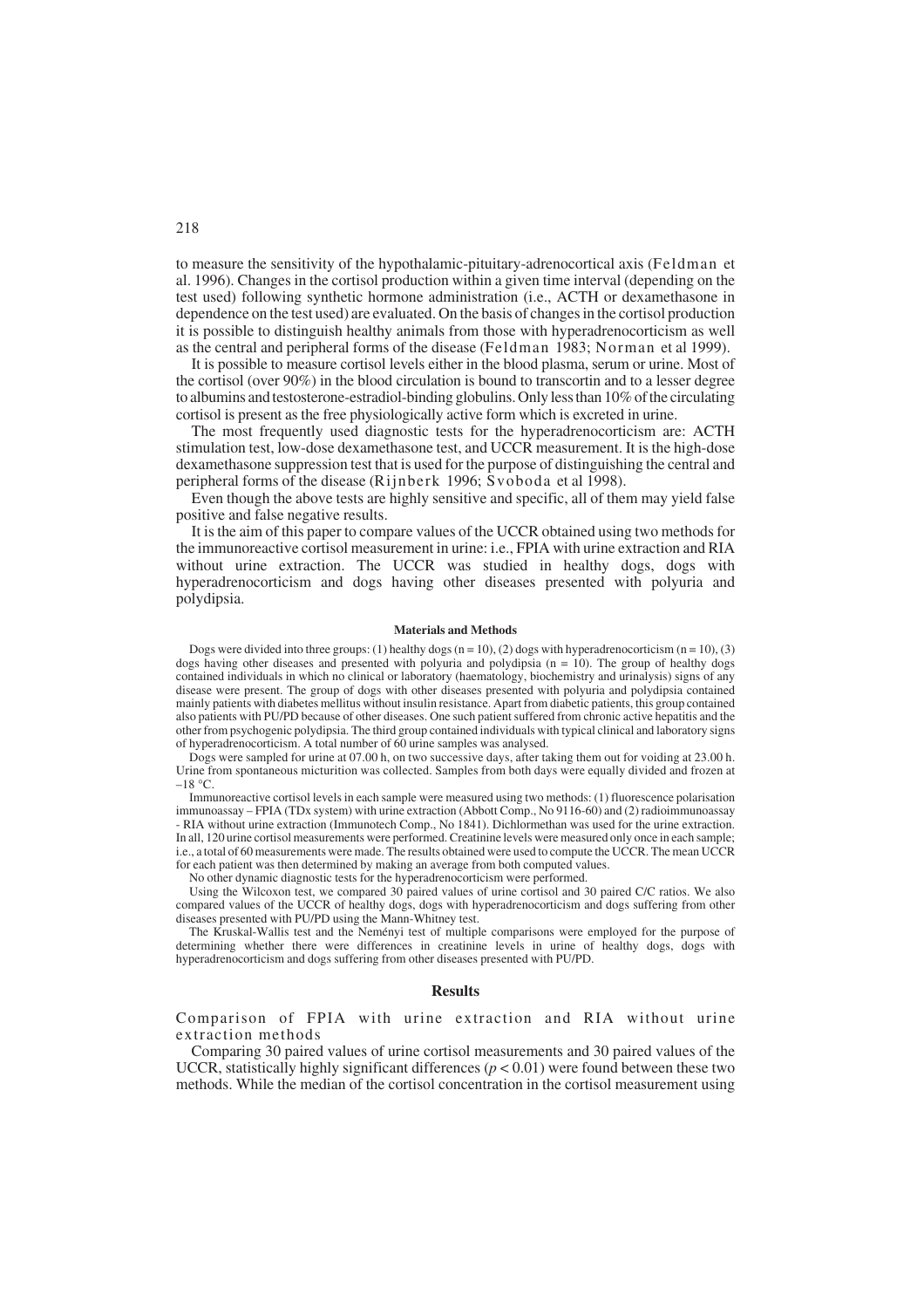the FPIA with urine extraction amounted to 104 nmol/l, in the RIA without urine extraction measurement it was 188 nmol/l. The median of the UCCR in the cortisol measurement using the FPIA with urine extraction and the RIA without urine extraction was equal to  $18.53 \times$  $10^{-6}$  and  $37.83 \times 10^{-6}$ , respectively.

| FPIA method urine extraction |              |            | RIA method without urine extraction |             |           |
|------------------------------|--------------|------------|-------------------------------------|-------------|-----------|
| Cushing-FPIA                 | Healthy-FPIA | PU/PD-FPIA | Cushing-RIA                         | Healthy-RIA | PU/PD-RIA |
| 137.73                       | 13.92        | 21.52      | 184.55                              | 24.8        | 64.9      |
| 265                          | 5.9          | 7.95       | 407.86                              | 9.41        | 58.85     |
| 222.6                        | 7.29         | 12.87      | 346                                 | 11.35       | 33.56     |
| 567.67                       | 6.2          | 4.35       | 1093.33                             | 9.59        | 20.33     |
| 105                          | 5.32         | 20.85      | 219.44                              | 9.61        | 25.14     |
| 272.53                       | 11.92        | 52.4       | 592.4                               | 19.19       | 80.18     |
| 114.26                       | 7.06         | 6.92       | 167.72                              | 11.47       | 25.76     |
| 60.61                        | 5.44         | 27.82      | 97.06                               | 8.49        | 42.11     |
| 59.75                        | 13.07        | 35.32      | 133.09                              | 18.07       | 91.36     |
| 69.62                        | 4.62         | 16.22      | 134.23                              | 8.18        | 32.2      |

| Table 1 and Fig 1 |  |  |  |  |  |  |  |
|-------------------|--|--|--|--|--|--|--|
| C/C RATIO         |  |  |  |  |  |  |  |

C/C ratio obtained using the FPIA method with extraction and RIA method without extraction



Comparison of individual canine groups

The UCCR values in the three groups of dogs measured using the FPIA with urine extraction and RIA without urine extraction methods were compared. Both methods proved considerable statistical differences between groups. The UCCR in dogs with the Cushing's syndrome was higher  $(p < 0.01)$  than in healthy dogs and dogs with PU/PD due to other diseases. There were also differences  $(p < 0.05)$  between healthy dogs and dogs with PU/PD due to other diseases.

Using the FPIA method with urine extraction for the cortisol measurement, the median of the UCCR in dogs with the Cushing's syndrome, healthy dogs and dogs with PU/PD due to other diseases amounted to  $125.99 \times 10^{-6}$ ,  $6.63 \times 10^{-6}$ , and  $18.53 \times 10^{-6}$ , respectively.

Measuring the urine cortisol by the RIA without urine extraction method, the median of the UCCR in dogs with the Cushing's syndrome, dogs and dogs with PU/PD due to other diseases amounted to  $201.99 \times 10^{-6}$ ,  $10.48 \times 10^{-6}$ , and  $37.83 \times 10^{-6}$ , respectively.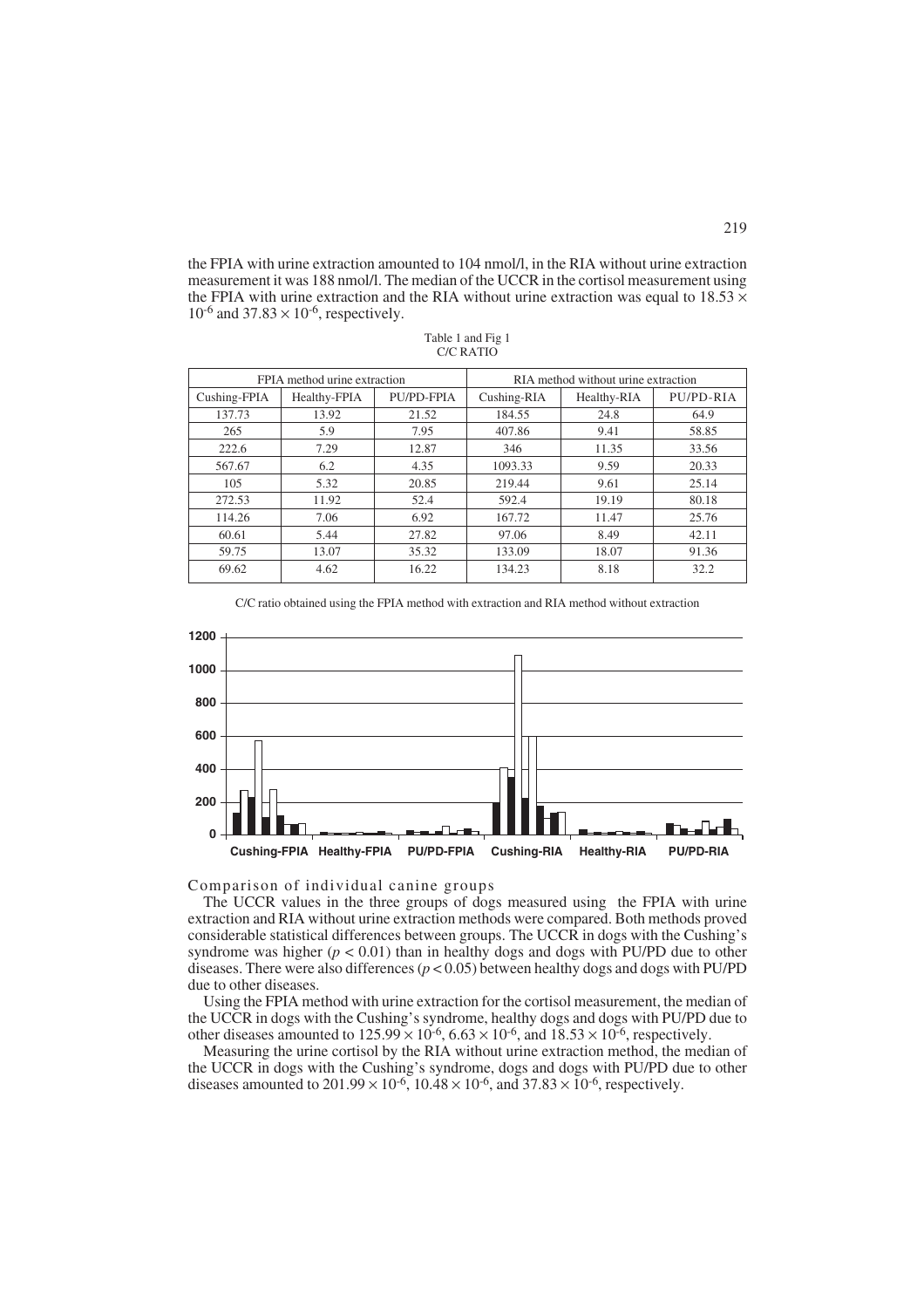| FPIA method with urine extraction |              |            | RIA method without urine extraction |             |           |
|-----------------------------------|--------------|------------|-------------------------------------|-------------|-----------|
| Cushing-FPIA                      | Healthy-FPIA | PU/PD-FPIA | Cushing-RIA                         | Healthy-RIA | PU/PD-RIA |
| 151.5                             | 105.5        | 62.85      | 203                                 | 188         | 189.5     |
| 185.5                             | 80           | 40         | 285.5                               | 127.5       | 296       |
| 556.5                             | 91.5         | 57.15      | 865                                 | 142.5       | 149       |
| 425.75                            | 143          | 20         | 820                                 | 221         | 93.5      |
| 189                               | 82.5         | 77.15      | 395                                 | 149         | 93        |
| 1989.5                            | 102.5        | 88.55      | 4324.5                              | 165         | 135.5     |
| 777                               | 77           | 68.6       | 1140.5                              | 125         | 255.5     |
| 494                               | 106          | 79.3       | 791                                 | 165.5       | 120       |
| 242                               | 91.5         | 143.05     | 539                                 | 126.5       | 370       |
| 271.5                             | 105.5        | 47.85      | 523.5                               | 187         | 95        |

Table 2 and Fig. 2 CORTISOL measurement

Cortisol measurement using the FPIA with urine extraction and RIA without extraction methods



Differences in creatinine values in individual groups

The Kruskal-Wallis test was employed for the purpose of comparing the differences in measured values of creatinine in normal healthy dogs, dogs with hyperadrenocorticism and dogs with PU/PD due to other diseases. The Neményi test of multiple comparisons proved that the creatinine value in healthy dogs (the median of 13.05 mmol/l) is higher ( $p < 0.01$ ) than in dogs with the Cushing's disease (the median of 3.2 mmol/l) and dogs with PU/PD due to other diseases (the median of 3.875 mmol/l). There were no statistical differences between dogs with the Cushing's syndrome and dogs with PU/PD due to other diseases.

# **Discussion**

The immunoreactive cortisol concentration in urine is a highly sensitive indicator of hyperadrenocorticism (Stolp et al. 1983). The diagnosis of this disease in human medicine is based on immunoreactive cortisol concentration measurement in a 24-hour urine sample. This method is very easy and precise (Kreeze et al. 1984).

It is not possible to use this method because of practical reasons in veterinary medicine. Therefore Rijnberk et al. (1988) proposed a method which relates the urine cortisol concentration to the creatinine concentration. It is the ratio of cortisol/creatinine that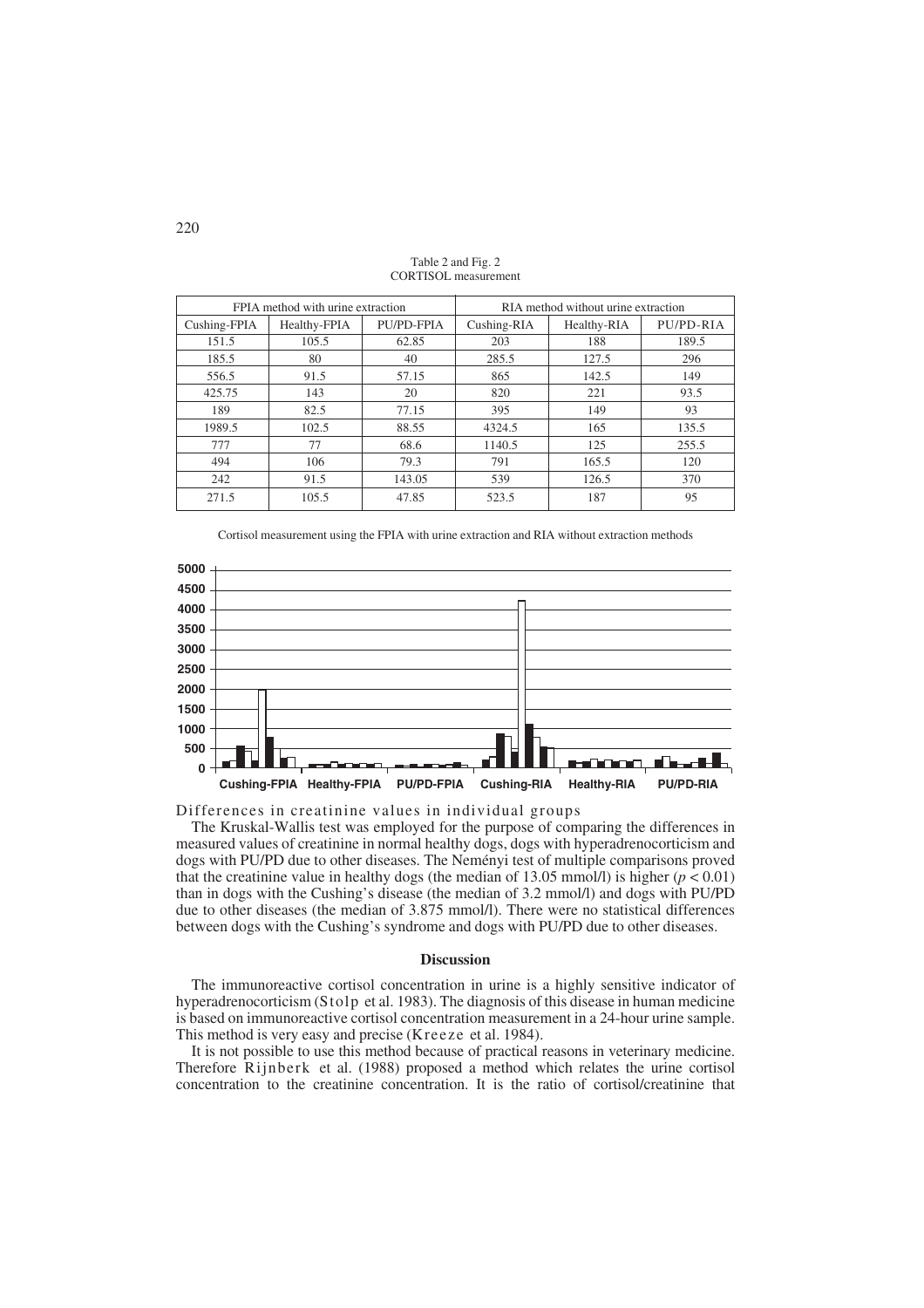considers the changes in the urine specific gravity (Jones et al. 1990). It is then possible to distinguish healthy dogs from dogs with hyperadrenocorticism on the basis of the UCCR. The test may be also performed together with the high-dose dexamethasone suppression test for the purpose of distinguishing the central and peripheral forms of the disease (Galac et al 1997). The conclusive evidence of the test is questioned by some authors (Feldman 1992; Smiley and Peterson 1993; Kaplan et al. 1995) claiming that in patients with PU/PD due to other diseases, like in dogs with hyperadrenocorticism, the UCCR is also increased. The most marked changes in the UCCR are mentioned in patients with diabetes mellitus.

According to the criteria mentioned by Rijnberk et al (1988) the UCCR in healthy dogs is under  $10 \times 10^{-6}$  whereas in dogs with hyperadrenocorticism it should be over  $10 \times 10^{-6}$ . Performing the test together with the high-dose dexamethasone suppression test, the cortisol concentration is suppressed by more than 50% in relation to the basal concentration in animals with central hyperadrenocorticism. There is no suppression in animals with peripheral hyperadrenocorticism.

The urine cortisol is most frequently measured using the RIA method; the other method (i.e., FPIA) may also be used. Both methods may be performed with or without urine extraction. Urine extraction makes the measurement considerably more valid, because it removes substances interfering with immunologic determinants of the free cortisol.

The aim of our study was to compare two possible methods for the immunoreactive cortisol concentration measurement: FPIA with urine extraction and RIA without urine extraction. Comparing 30 paired urine cortisol values and 30 paired UCCR values in urine, significant differences ( $p < 0.01$ ) were found between the two methods.

In all the animals showing clinical and laboratory signs of hyperadrenocorticism, in accordance with the diagnostic criteria published by Rijnberk, we proved increased UCCR values in urine. All patients with hyperadrenocorticism were further divided with regard to the central and peripheral forms of the disease. These results, however, are not discussed in this paper, because the sensitivity to suppression was not the main aim of the study. The need to distinguish between individual forms of the disease was only based on therapeutic objectives.

In the group of animals with other diseases presented with PU/PD, like other cited authors (Feldman 1992; Smiley and Peterson 1993; Kaplan et al. 1995), we found increased UCCR values. This group of patients presented with PU/PD contained mainly patients with diabetes mellitus (8 individuals), because there are described most marked changes in the C/C ratio.

Unfortunately, it was not possible to compare results obtained using the RIA method without and with urine extraction, because only the RIA method without urine extraction is used in the Czech Republic. It is much simpler and of sufficient sensitivity for the need of human medicine where the immunoreactive cortisol concentration measurement in a 24 hour urine sample is made.

It may be concluded that the UCCR measurement may be used as a sensitive diagnostic method for hyperadrenocorticism in dogs. In patients with polyuria and polydipsia due to other diseases, there are also increased values of the UCCR, the specific diagnosis, however, may be achieved using other methods. Both methods of immunoreactive cortisol determination in urine (i. e., FPIA with urine extraction and RIA without urine extraction) can be used for clinical diagnosis of hyperadrenocorticism, however, the above mentioned differences should be considered.

## Stanovení imunoreaktivního kortizolu v moči psů a jeho validita při diagnostice **hyperadrenokorticizmu**

Cílem práce bylo porovnání dvou metod stanovení imunoreaktivního kortizolu a posouzení validity poměru kortizol/kreatinin v moči psů. U tří skupin psů (1) zdravých, (2)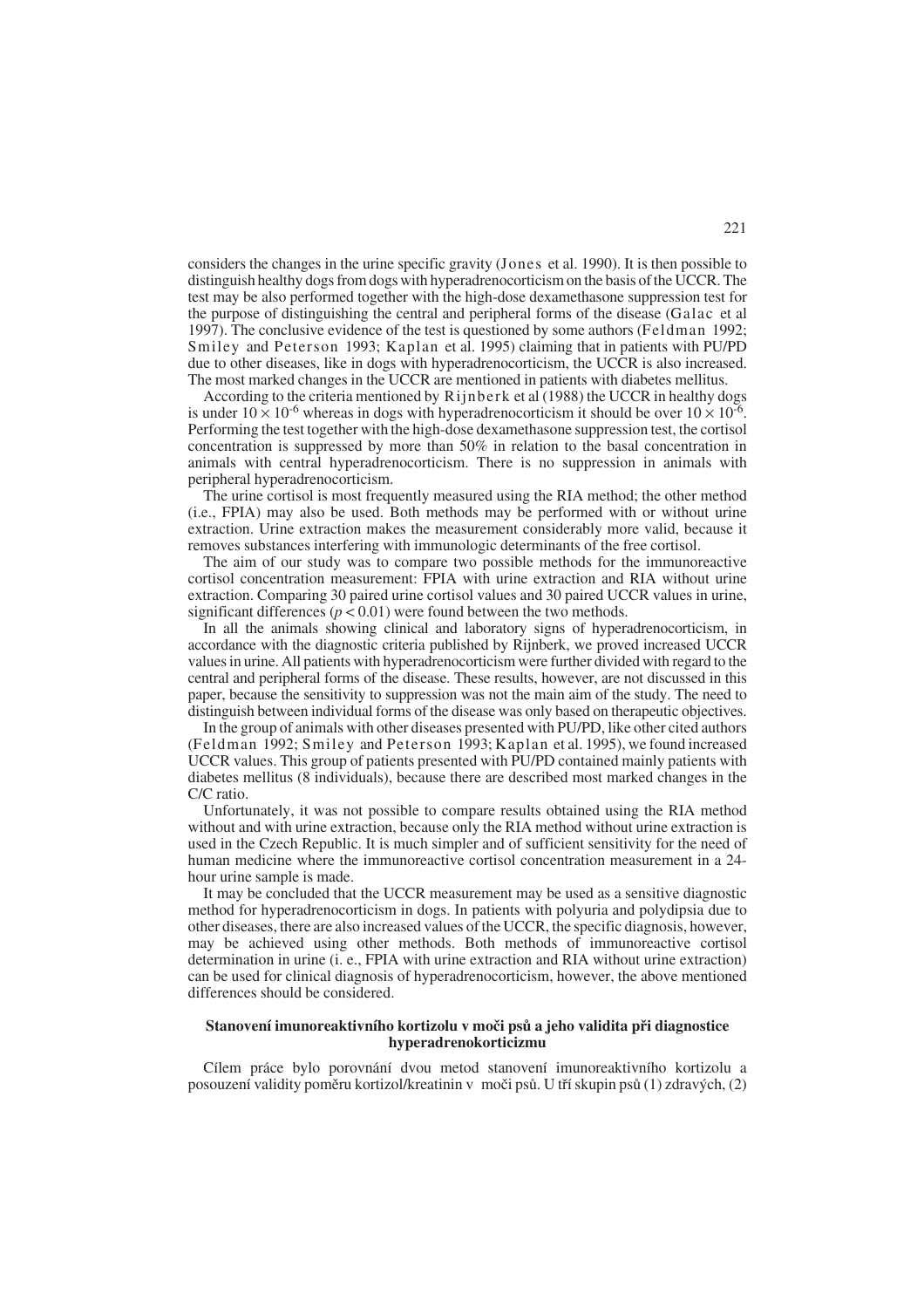s hyperadrenokorticizmem, (3) s jinými onemocněními prezentujícími se polyurií a polydipsií (PU/PD) byl stanovován poměr kortizol/kreatinin (C/C) v moči. Všechna stanovení kortizolu v moči byla prováděna zároveň dvěma metodami: (1) fluorescenční polarizaãní imunoanal˘zou (FPIA) s extrakcí moãi, (2) radioimunoanalytickou metodou (RIA) bez extrakce moãi. V˘sledky 30 párov˘ch stanovení kortizolu a 30 párov˘ch hodnot poměru C/C byly mezi sebou porovnány. K vyhodnocení byl užit Wilcoxonův test. Ukázalo se, že rozdíly mezi metodami FPIA s extrakcí a RIA bez extrakce jsou statisticky vysoce v˘znamné (*p* < 0,01). Zatímco pfii stanovení volného kortizolu v moãi metodou FPIA s extrakcí moči byl medián poměru C/C  $18,53 \times 10^{-6}$ , u metody RIA bez extrakce moči byl  $37,83 \times 10^{-6}$ . Dále byly porovnávány hodnoty poměru C/C u jednotlivých skupin mezi sebou. Poměr C/C u psů s Cushingovým syndromem byl statisticky vysoce významně vyšší ( $p$  < 0,01) než u psů zdravých a u psů s PU/PD. Statisticky vysoce významné rozdíly  $(p < 0.05)$  byly zaznamenány i mezi poměrem C/C u psů zdravých a u psů s PU/PD. Obě uvedené metody stanovení imunoreaktivního kortizolu v moãi jsou v klinické diagnostice hyperadrenokorticizmu u psa využitelné, výše uvedené diference je však třeba vzít v úvahu.

#### **Acknowledgements**

We are grateful to Ing. Hájek, Dr. Malášková for his valuable comments on the methods and to Professor Hořín, Dr. Matoušková, and Dr. Vrbas for the statistical evaluation.

This study was enabled by the research intention of the Ministry of Education, Youth and Sports of the Czech Republic No 161700002.

### **References**

- FELDMAN, E. C. 1983: Distinguishing dogs with functioning adrenocortical tumors from dogs with pituitary dependent hyperadrenocorticism. J. Am. Vet. Med. Assoc. **183:** 195–200
- FELDMAN, E. C. 1996: Hyperadrenocorticism. In: FELDMAN, E. C., NELSON, R. W: Canine and feline endocrinology and reproduction. W. B. Saunders Comp., Philadelphia, pp. 187–261
- FELDMAN, E. C., FELDMAN, M. S. 1996: Use of low-and high-dose dexamethasone tests for distinguishing pituitary-dependent from adrenal tumor hyperadrenocorticism in dogs. J. Am. Vet. Med. Assoc. **209:** 772–775 FELDMAN, E. C., MACK, R. E. 1992: Urine cortisol:creatinine ratio as a screeening test for hyperadrenocorticism
- in dogs. J. Am. Vet. Med. Assoc. **200:** 1637–1641 GALAC, S., KOOISTRA, H. S., TESKE, E., RIJNBERK, A. 1997: Urinary corticoid/creatinine ratio in the
- differentiation between pituitary-dependent hyperadrenocorticism and hyperadrenocorticism due to adrenocortical tumour in the dog. Vet. Quart. **19:** 17–20
- JONES, C. A., REFSAL, K. R., LIPPERT, A. C., NACHREINER, R. F., SCHWACHA, M. M. 1990: Changes in adrenal secretion as reflected in the urinary cortisol/creatinine ratio in dogs. Domest. Anim. Endocrinol. **7:** 559–572
- KAPLAN, A. J., PETERSON, M. E., KEMPPAINEN, R. J. 1995: Effects of disease on the results of diagnostic tests for use in detecting hyperadrenocorticism in dogs. J. Am. Vet. Med. Assoc. **207:** 445–451
- KEMPPAINEN, R. J., LORENZ, M. D., THOMPSON, F. N. 1982: Adrenocortical suppression in the dog given a single intramuscular dose of prednisone or triamcinolone acetonide. Am. J. Vet. Res. **42:** 204–206
- KEMPPAINEN, R. J., PETERSON, M. E. 1994: Animal models of Cushing's disease. Trends Endocrinol. Metab. **5:** 21-28
- KREEZE, A., VELEMÍNSKY, J., PUTZ, Z. 1984: Vol'ný močový kortizol v diagnostike Cushingovho syndrómu. âas. Lék. âes. **123:** 1536–1540
- McNICOL, A. M., THOMSON, H., STEWART, C. J. R. 1983: The corticotrophic cells of the canine pituitary gland in pituitary-dependent hyperadrenocorticism. J. Endocrinol. **96:** 303–308
- MEIJER, J.C., BRUIJNE, J., RIJNBERK, A., CROUGHS, R. J. M. 1978: Biochemical characterization of pituitary-dependent hyperadrenocorticism in the dog. J. Endorinol. **77:** 111-118
- MILLER, J., CRAPO, L. 1994: The biochemical diagnosis of hypercortisolism. The Endocrinologist **4:** 7–15 MOORE, G. E., MAHAFFEY, E, A., HOENIG, M. 1992: Hematologic and serum biochemical effects of long-
- term administration of anti-inflammatory doses of prednisone in dogs. Am. J. Vet. Res. **53:** 1033–1037 MORIELLO, K. A., FEHRER-SAWYER, S. L., MEYER, D. J. et al 1988: Adrenocortical suppression associated
- with topical otic administration of glucocorticoids in dogs. J. Am. Vet. Med. Assoc. **193:** 329–331 NORMAN, E. J., THOMPSON, H., MOONEY, C. T. 1999: Dynamic adrenal function testing in eight dogs with
- hyperadrenocorticism associated with adrenocortical neoplasia. Vet. Rec. **144:** 551–554 ORTH, D.N. 1995: Cushing's syndrome. N. Engl. J. Med. **332:** 791–803
- PETERSON, M. E. 1984: Hyperadrenocorticism. Vet. Clin. North Am. Small Anim. Pract. **14:** 731–749

222